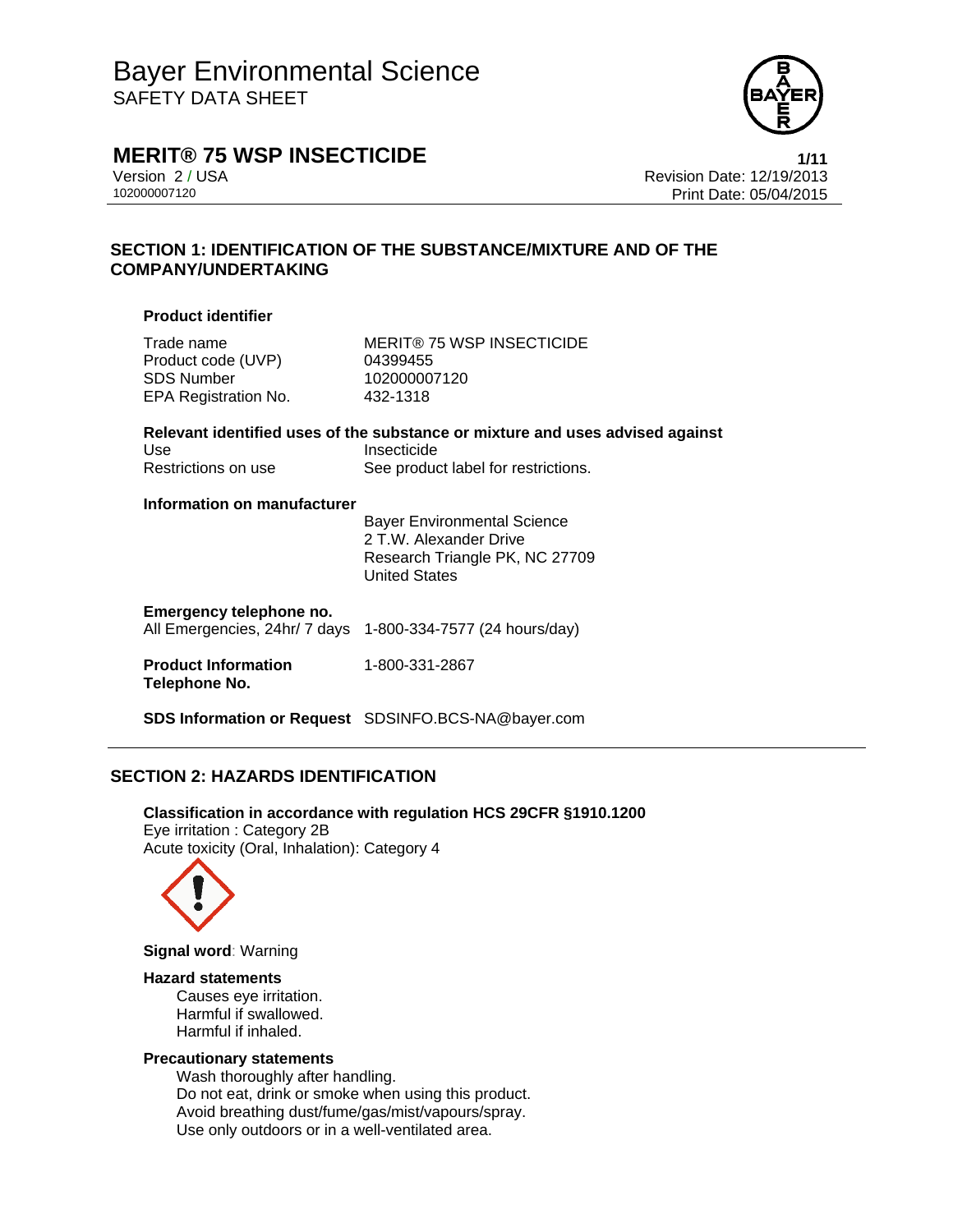

# **MERIT® 75 WSP INSECTICIDE 2/11**

Version 2 / USA Revision Date: 12/19/2013 Print Date: 05/04/2015

IF IN EYES: Rinse cautiously with water for several minutes. Remove contact lenses, if present and easy to do. Continue rinsing. If eye irritation persists: Get medical advice/attention. IF SWALLOWED: Call a POISON CENTER or doctor/physician if you feel unwell. Rinse mouth. IF INHALED: Remove victim to fresh air and keep at rest in a position comfortable for breathing. Call a POISON CENTER or doctor/ physician if you feel unwell. Dispose of contents/container in accordance with local regulation.

#### **Other hazards**

No other hazards known.

### **SECTION 3: COMPOSITION/INFORMATION ON INGREDIENTS**

| <b>Hazardous Component Name</b> | CAS-No.     | <b>Average % by Weight</b> |
|---------------------------------|-------------|----------------------------|
| Imidacloprid                    | 138261-41-3 | 75.00                      |

### **SECTION 4: FIRST AID MEASURES**

| <b>Description of first aid measures</b>                    |                                                                                                                                                                                                                                                                                                           |  |
|-------------------------------------------------------------|-----------------------------------------------------------------------------------------------------------------------------------------------------------------------------------------------------------------------------------------------------------------------------------------------------------|--|
| <b>General advice</b>                                       | When possible, have the product container or label with you when<br>calling a poison control center or doctor or going for treatment.                                                                                                                                                                     |  |
| <b>Inhalation</b>                                           | Move to fresh air. If person is not breathing, call 911 or an<br>ambulance, then give artificial respiration, preferably mouth-to-mouth<br>if possible. Call a physician or poison control center immediately.                                                                                            |  |
| <b>Skin contact</b>                                         | Take off contaminated clothing and shoes immediately. Wash off<br>immediately with plenty of water for at least 15 minutes. Call a<br>physician or poison control center immediately.                                                                                                                     |  |
| Eye contact                                                 | Hold eye open and rinse slowly and gently with water for 15-20<br>minutes. Remove contact lenses, if present, after the first 5 minutes,<br>then continue rinsing eye. Call a physician or poison control center<br>immediately.                                                                          |  |
| Ingestion                                                   | Call a physician or poison control center immediately. Rinse out<br>mouth and give water in small sips to drink. DO NOT induce<br>vomiting unless directed to do so by a physician or poison control<br>center. Never give anything by mouth to an unconscious person. Do<br>not leave victim unattended. |  |
| Most important symptoms and effects, both acute and delayed |                                                                                                                                                                                                                                                                                                           |  |

**Symptoms** To date no symptoms are known.

**Indication of any immediate medical attention and special treatment needed**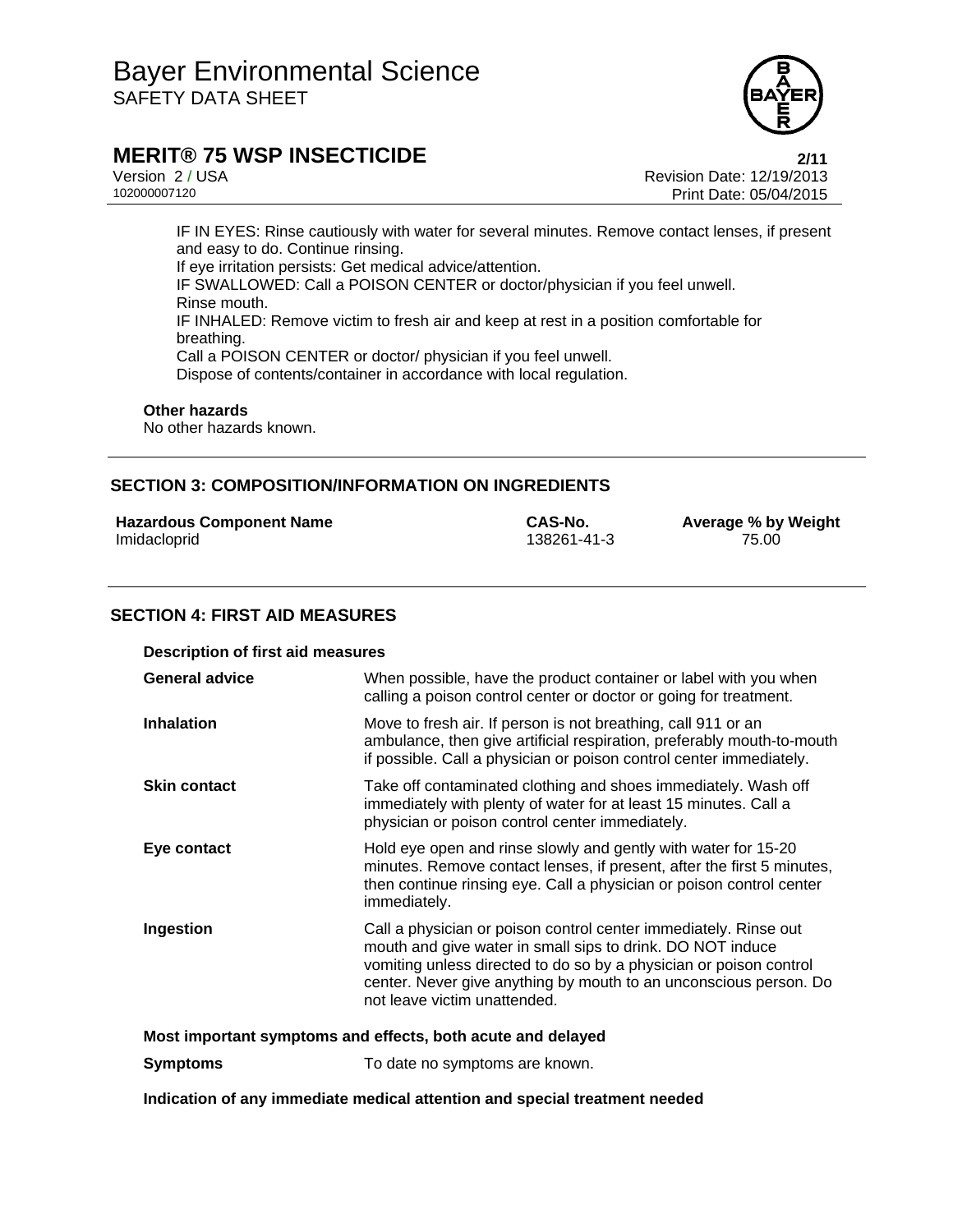

# **MERIT® 75 WSP INSECTICIDE**<br>Version 2/USA Version 2/USA

Version 2 / USA **Version 2 / USA Revision Date: 12/19/2013**<br>102000007120 **Print Date: 05/04/2015** Print Date: 05/04/2015

**Treatment** Appropriate supportive and symptomatic treatment as indicated by the patient's condition is recommended. There is no specific antidote.

# **SECTION 5: FIREFIGHTING MEASURES**

| <b>Extinguishing media</b>                               |                                                                                                                                                                                              |
|----------------------------------------------------------|----------------------------------------------------------------------------------------------------------------------------------------------------------------------------------------------|
| <b>Suitable</b>                                          | Water, Carbon dioxide (CO2), Foam, Dry chemical                                                                                                                                              |
| Unsuitable                                               | None known.                                                                                                                                                                                  |
|                                                          |                                                                                                                                                                                              |
| <b>Advice for firefighters</b>                           |                                                                                                                                                                                              |
| <b>Special protective</b><br>equipment for fire-fighters | Firefighters should wear NIOSH approved self-contained breathing<br>apparatus and full protective clothing.                                                                                  |
| <b>Further information</b>                               | Keep out of smoke. Fight fire from upwind position. Cool closed<br>containers exposed to fire with water spray. Do not allow run-off<br>from fire fighting to enter drains or water courses. |
| <b>Flash point</b>                                       | not applicable                                                                                                                                                                               |
| <b>Autoignition temperature</b>                          | no data available                                                                                                                                                                            |
| <b>Lower explosion limit</b>                             | not applicable                                                                                                                                                                               |
| <b>Upper explosion limit</b>                             | not applicable                                                                                                                                                                               |
| <b>Explosivity</b>                                       | no data available                                                                                                                                                                            |
| <b>Dust explosion class</b>                              | no data available                                                                                                                                                                            |

# **SECTION 6: ACCIDENTAL RELEASE MEASURES**

|                                                       | Personal precautions, protective equipment and emergency procedures                                                                                                                               |  |
|-------------------------------------------------------|---------------------------------------------------------------------------------------------------------------------------------------------------------------------------------------------------|--|
| <b>Precautions</b>                                    | Keep unauthorized people away. Isolate hazard area. Avoid contact<br>with spilled product or contaminated surfaces.                                                                               |  |
| Methods and materials for containment and cleaning up |                                                                                                                                                                                                   |  |
| Methods for cleaning up                               | Avoid dust formation. Sweep up or vacuum up spillage and collect in<br>suitable container for disposal. Clean contaminated floors and objects<br>thoroughly, observing environmental regulations. |  |
| <b>Additional advice</b>                              | Use personal protective equipment.                                                                                                                                                                |  |
| Reference to other sections                           | Information regarding safe handling, see section 7.<br>Information regarding personal protective equipment, see section 8.<br>Information regarding waste disposal, see section 13.               |  |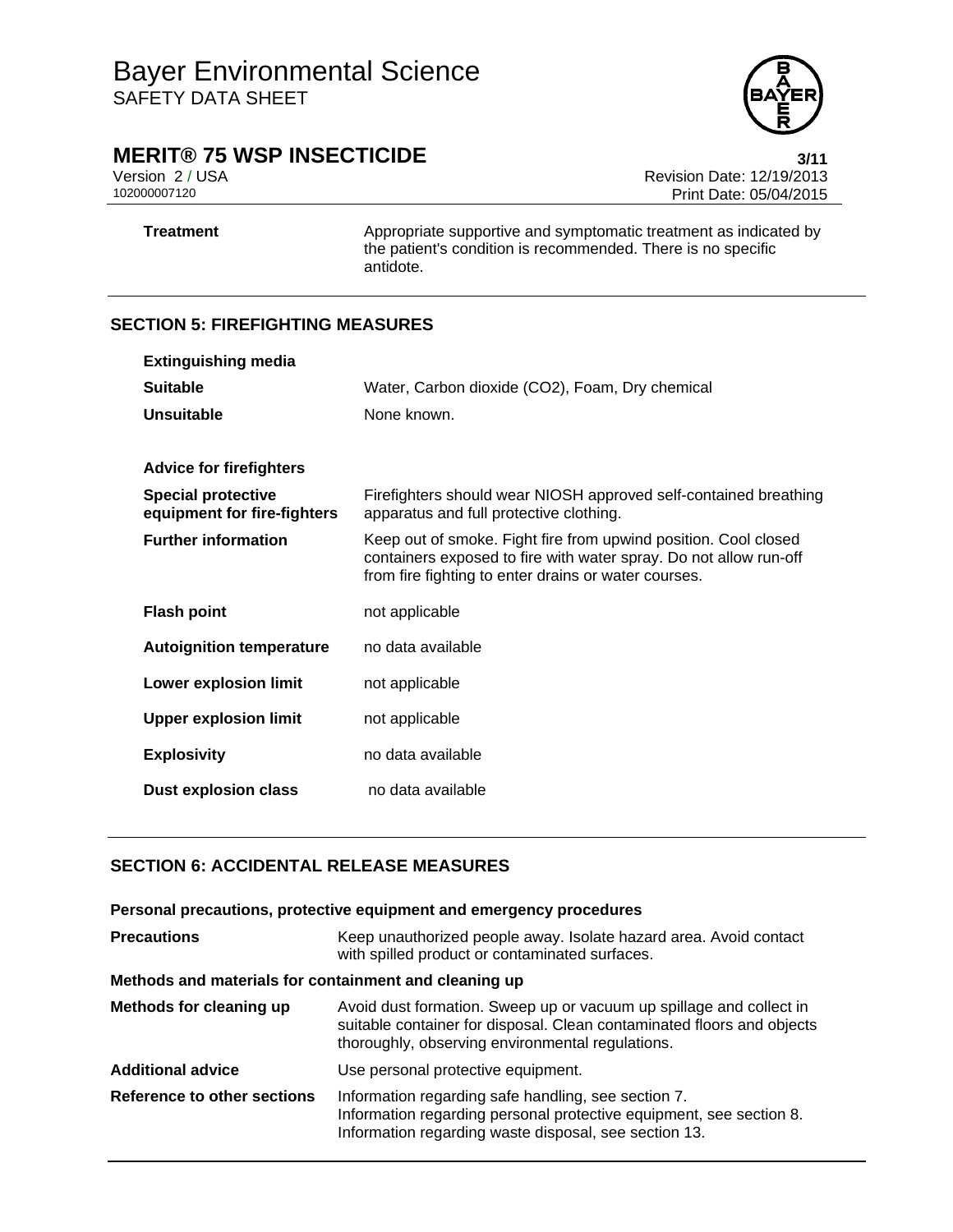

# **MERIT® 75 WSP INSECTICIDE**<br>Version 2/USA<br>Revision Date: 12/19/2013

Version 2 / USA **Version 2 / USA Revision Date: 12/19/2013**<br>102000007120 **Print Date: 05/04/2015** Print Date: 05/04/2015

# **SECTION 7: HANDLING AND STORAGE**

### **Precautions for safe handling**

| Advice on safe handling                                 | Handle and open container in a manner as to prevent spillage. Use<br>only in area provided with appropriate exhaust ventilation.                                                                                                                                                                                                                                                                                                                                                                                                                                                                 |
|---------------------------------------------------------|--------------------------------------------------------------------------------------------------------------------------------------------------------------------------------------------------------------------------------------------------------------------------------------------------------------------------------------------------------------------------------------------------------------------------------------------------------------------------------------------------------------------------------------------------------------------------------------------------|
| <b>Hygiene measures</b>                                 | Wash hands thoroughly with soap and water after handling and<br>before eating, drinking, chewing gum, using tobacco, using the toilet<br>or applying cosmetics.<br>Remove Personal Protective Equipment (PPE) immediately after<br>handling this product. Before removing gloves clean them with soap<br>and water. Remove soiled clothing immediately and clean<br>thoroughly before using again. Wash thoroughly and put on clean<br>clothing.<br>Contaminated work clothing should not be allowed out of the<br>workplace. Remove contaminated clothing immediately and dispose<br>of safely. |
|                                                         | Conditions for safe storage, including any incompatibilities                                                                                                                                                                                                                                                                                                                                                                                                                                                                                                                                     |
| <b>Requirements for storage</b><br>areas and containers | Store in a cool, dry place and in such a manner as to prevent cross<br>contamination with other crop protection products, fertilizers, food,<br>and feed. Store in original container and out of the reach of children,                                                                                                                                                                                                                                                                                                                                                                          |

preferably in a locked storage area.

# **SECTION 8: EXPOSURE CONTROLS/PERSONAL PROTECTION**

#### **Control parameters**

| Components                                          | CAS-No.     | Control parameters             | Update  | <b>Basis</b>  |
|-----------------------------------------------------|-------------|--------------------------------|---------|---------------|
| Imidacloprid                                        | 138261-41-3 | $0.7$ mg/m $3$<br>(TWA)        |         | OES BCS*      |
| Imidacloprid                                        | 138261-41-3 | $5 \text{ ug/m}$ 3<br>(AN ESL) | 07 2011 | <b>TX ESL</b> |
| Imidacloprid                                        | 138261-41-3 | 50 ug/m3<br>(ST ESL)           | 07 2011 | <b>TX ESL</b> |
| Sodium aluminium silicate<br>(Respirable fraction.) | 1344-00-9   | 1 $mg/m3$<br>(TWA)             | 02 2012 | <b>ACGIH</b>  |
| Sodium aluminium silicate<br>(Particulate.)         | 1344-00-9   | $5 \text{ ug/m}$ 3<br>(AN ESL) | 02 2013 | <b>TX ESL</b> |
| Sodium aluminium silicate<br>(Particulate.)         | 1344-00-9   | 50 ug/m3<br>(ST ESL)           | 02 2013 | <b>TX ESL</b> |

\*OES BCS: Internal Bayer CropScience "Occupational Exposure Standard"

#### **Exposure controls**

### **Personal protective equipment**

In normal use and handling conditions please refer to the label and/or leaflet. In all other cases the following recommendations would apply.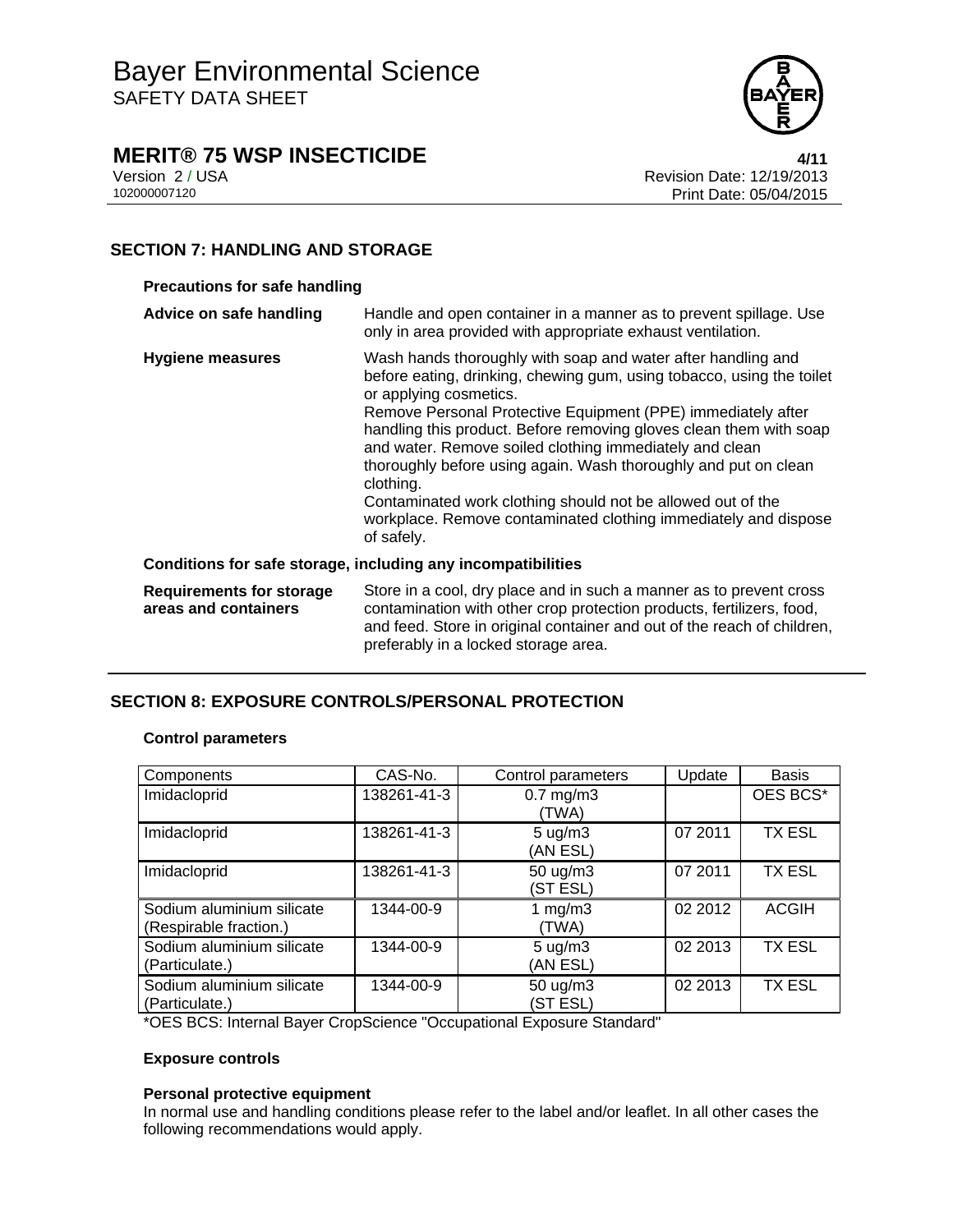# **MERIT® 75 WSP INSECTICIDE**<br>Version 2/USA **by Case 12/19/2013**

Version 2 / USA <br>102000007120<br>Print Date: 05/04/2015 Print Date: 05/04/2015

| <b>Respiratory protection</b>         | When respirators are required, select NIOSH approved equipment<br>based on actual or potential airborne concentrations and in<br>accordance with the appropriate regulatory standards and/or<br>industry recommendations. |
|---------------------------------------|---------------------------------------------------------------------------------------------------------------------------------------------------------------------------------------------------------------------------|
| <b>Hand protection</b>                | Chemical resistant nitrile rubber gloves                                                                                                                                                                                  |
| Eye protection                        | Tightly fitting safety goggles                                                                                                                                                                                            |
| Skin and body protection              | Wear long-sleeved shirt and long pants and shoes plus socks.                                                                                                                                                              |
| <b>General protective</b><br>measures | Follow manufacturer's instructions for cleaning/maintaining PPE. If<br>no such instructions for washables, use detergent and warm/tepid<br>water.<br>Keep and wash PPE separately from other laundry.                     |

# **SECTION 9. PHYSICAL AND CHEMICAL PROPERTIES**

| Appearance                          | white to light beige                        |
|-------------------------------------|---------------------------------------------|
| <b>Physical State</b>               | powder                                      |
| Odor                                | none                                        |
| <b>Odour Threshold</b>              | no data available                           |
| рH                                  | 7 (1 %) suspension in water                 |
| <b>Vapor Pressure</b>               | no data available                           |
| Vapor Density (Air = 1)             | no data available                           |
| <b>Bulk density</b>                 | 30 lb/ft <sup>3</sup> (bulk density tapped) |
| <b>Evapouration rate</b>            | not applicable                              |
| <b>Boiling Point</b>                | not applicable                              |
| <b>Melting / Freezing Point</b>     | not applicable                              |
| <b>Water solubility</b>             | dispersible                                 |
| <b>Minimum Ignition Energy</b>      | no data available                           |
| <b>Decomposition</b><br>temperature | no data available                           |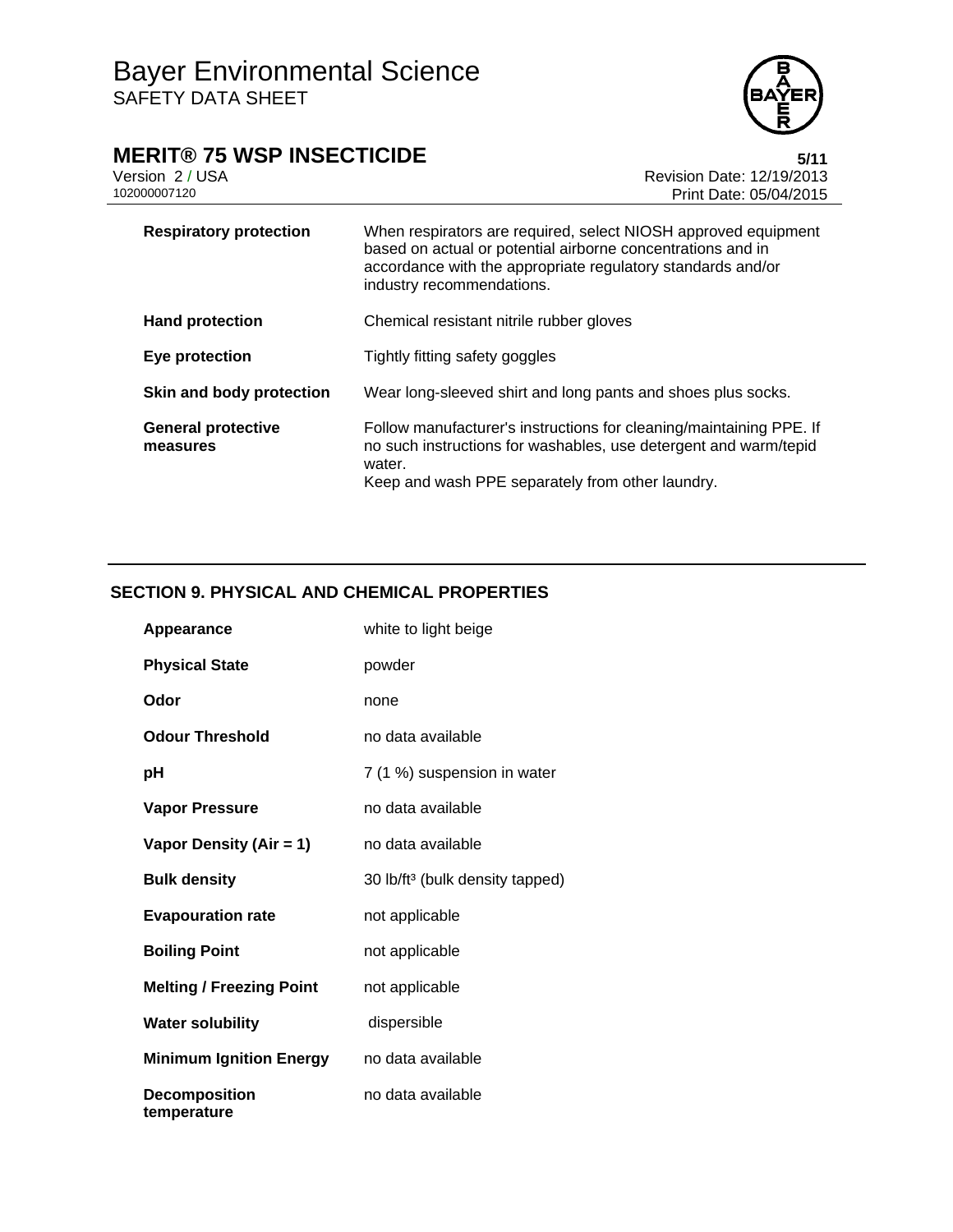

# **MERIT® 75 WSP INSECTICIDE**<br>Version 2/USA **by Case 12/19/2013**

Version 2 / USA <br>102000007120<br>Print Date: 05/04/2015 Print Date: 05/04/2015

| <b>Partition coefficient: n-</b><br>octanol/water | no data available |
|---------------------------------------------------|-------------------|
| Viscosity                                         | not applicable    |
| <b>Flash point</b>                                | not applicable    |
| <b>Autoignition temperature</b>                   | no data available |
| Lower explosion limit                             | not applicable    |
| <b>Upper explosion limit</b>                      | not applicable    |
| <b>Explosivity</b>                                | no data available |
| <b>Dust explosion class</b>                       | no data available |

# **SECTION 10: STABILITY AND REACTIVITY**

| <b>Reactivity</b><br><b>Thermal decomposition</b> | no data available                                                                                          |
|---------------------------------------------------|------------------------------------------------------------------------------------------------------------|
| <b>Chemical stability</b>                         | Stable under recommended storage conditions.                                                               |
| <b>Possibility of hazardous</b><br>reactions      | No hazardous reactions when stored and handled according to<br>prescribed instructions.                    |
| <b>Conditions to avoid</b>                        | no data available                                                                                          |
| Incompatible materials                            | no data available                                                                                          |
| Hazardous decomposition<br>products               | Hydrogen cyanide (hydrocyanic acid)<br>Carbon monoxide<br>Nitrogen oxides (NOx)<br>Hydrogen chloride (HCI) |

# **SECTION 11: TOXICOLOGICAL INFORMATION**

| <b>Exposure routes</b>          | Ingestion, Eye contact, Skin contact, Skin Absorption, Inhalation |
|---------------------------------|-------------------------------------------------------------------|
| <b>Immediate Effects</b><br>Eve | Causes eye irritation.                                            |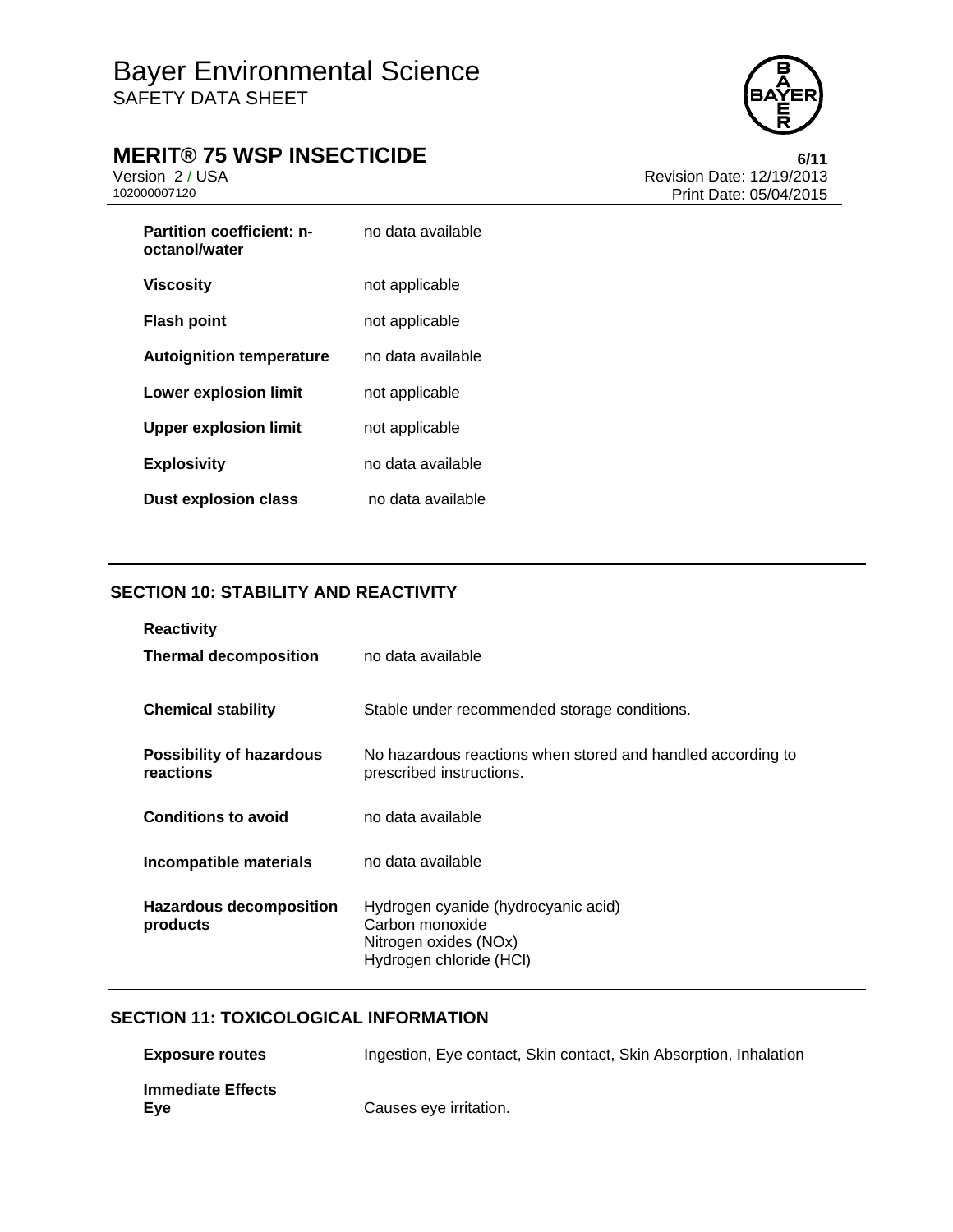

# **MERIT® 75 WSP INSECTICIDE**<br>Version 2/USA<br>Revision Date: 12/19/2013

Version 2 / USA **Version 2 / USA Revision Date: 12/19/2013**<br>102000007120 **Print Date: 05/04/2015** Print Date: 05/04/2015

| <b>Skin</b>                          | Harmful if absorbed through skin.                                                                                                              |  |  |  |
|--------------------------------------|------------------------------------------------------------------------------------------------------------------------------------------------|--|--|--|
| Ingestion                            | Harmful if swallowed.                                                                                                                          |  |  |  |
| <b>Inhalation</b>                    | Harmful if inhaled.                                                                                                                            |  |  |  |
| Information on toxicological effects |                                                                                                                                                |  |  |  |
| <b>Acute oral toxicity</b>           | LD50 (male rat) 2,591 mg/kg                                                                                                                    |  |  |  |
|                                      | LD50 (female rat) 1,858 mg/kg                                                                                                                  |  |  |  |
| <b>Acute inhalation toxicity</b>     | LC50 (male rat) 2.65 mg/l<br>Exposure time: 4 h<br>Determined in the form of liquid aerosol.<br>(actual)                                       |  |  |  |
|                                      | LC50 (female rat) 2.75 mg/l<br>Exposure time: 4 h<br>Determined in the form of liquid aerosol.<br>(actual)                                     |  |  |  |
|                                      | LC50 (male rat) 10.6 mg/l<br>Exposure time: 1 h<br>Determined in the form of liquid aerosol.<br>Extrapolated from the 4 hr LC50.<br>(actual)   |  |  |  |
|                                      | LC50 (female rat) 11.0 mg/l<br>Exposure time: 1 h<br>Determined in the form of liquid aerosol.<br>Extrapolated from the 4 hr LC50.<br>(actual) |  |  |  |
| <b>Acute dermal toxicity</b>         | LD50 (male/female combined rat) $>$ 2,000 mg/kg                                                                                                |  |  |  |
| <b>Skin irritation</b>               | Slight irritation (rabbit)                                                                                                                     |  |  |  |
| Eye irritation                       | Minimally irritating. (rabbit)                                                                                                                 |  |  |  |
| <b>Sensitisation</b>                 | Non-sensitizing. (guinea pig)                                                                                                                  |  |  |  |

#### **Assessment repeated dose toxicity**

Imidacloprid did not cause specific target organ toxicity in experimental animal studies.

# **Assessment Mutagenicity**

Imidacloprid was not mutagenic or genotoxic based on the overall weight of evidence in a battery of in vitro and in vivo tests.

### **Assessment Carcinogenicity**

Imidacloprid was not carcinogenic in lifetime feeding studies in rats and mice.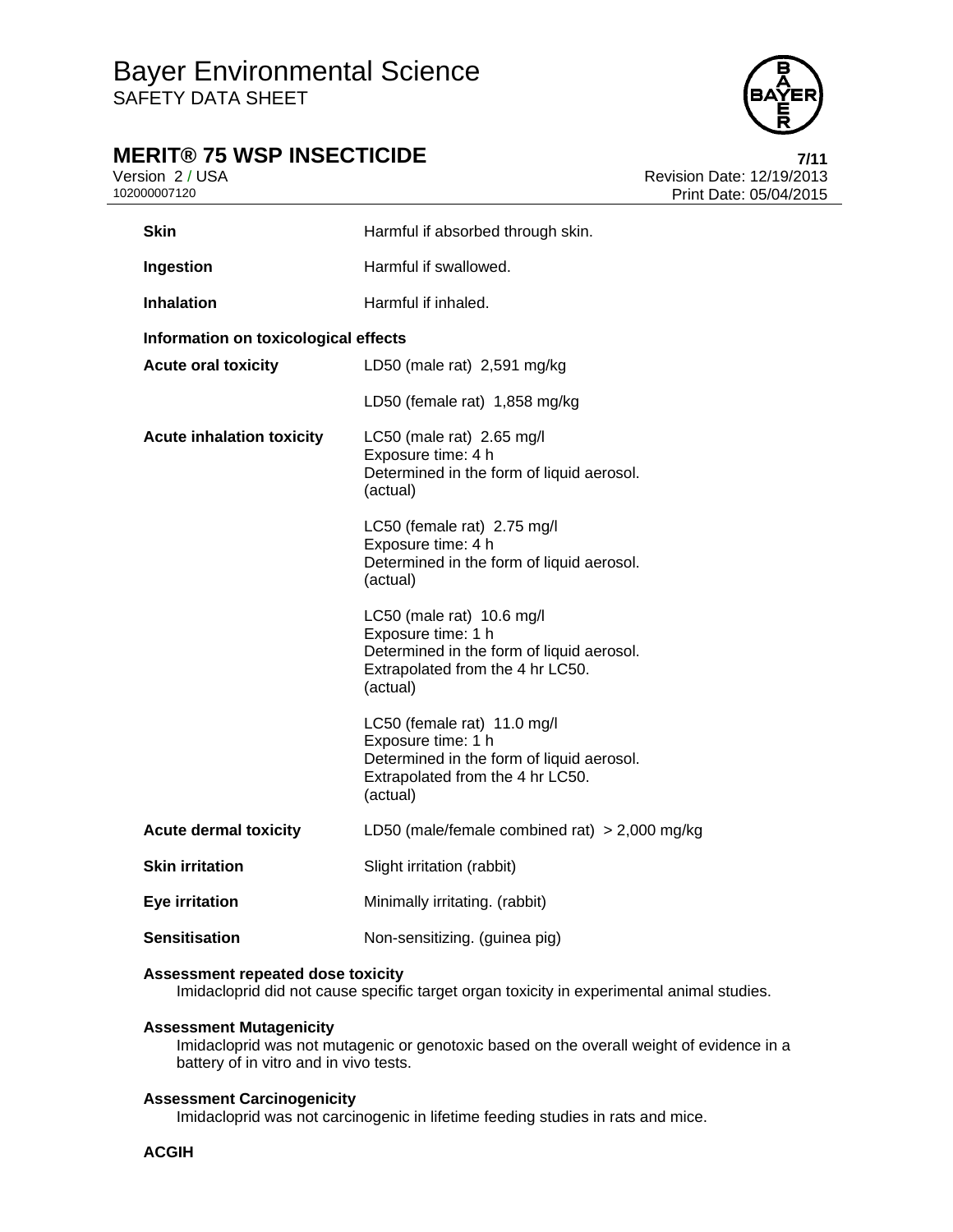

# **MERIT® 75 WSP INSECTICIDE**<br>Version 2/USA<br>Revision Date: 12/19/2013

Version 2 / USA Revision Date: 12/19/2013 Print Date: 05/04/2015

None.

**NTP** 

None.

**IARC** 

None.

**OSHA** 

None.

### **Assessment toxicity to reproduction**

Imidacloprid caused reproduction toxicity in a two-generation study in rats only at dose levels also toxic to the parent animals. The reproduction toxicity seen with Imidacloprid is related to parental toxicity.

#### **Assessment developmental toxicity**

Imidacloprid caused developmental toxicity only at dose levels toxic to the dams. The developmental effects seen with Imidacloprid are related to maternal toxicity.

#### **Further information**

Only acute toxicity studies have been performed on the formulated product. The non-acute information pertains to the active ingredient(s).

### **SECTION 12: ECOLOGICAL INFORMATION**

| <b>Toxicity to fish</b>                     | LC50 (Rainbow trout (Oncorhynchus mykiss)) 211 mg/l<br>Exposure time: 96 h<br>The value mentioned relates to the active ingredient imidacloprid.       |  |
|---------------------------------------------|--------------------------------------------------------------------------------------------------------------------------------------------------------|--|
| <b>Toxicity to aquatic</b><br>invertebrates | EC50 (Water flea (Daphnia magna)) 85 mg/l<br>Exposure time: 48 h<br>The value mentioned relates to the active ingredient imidacloprid.                 |  |
|                                             | LC50 (Chironomus riparius (non-biting midge)) 0.0552 mg/l<br>Exposure time: 24 h<br>The value mentioned relates to the active ingredient imidacloprid. |  |
| <b>Toxicity to aquatic plants</b>           | EC50 (Desmodesmus subspicatus) > 10 mg/l<br>Growth rate; Exposure time: 72 h<br>The value mentioned relates to the active ingredient imidacloprid.     |  |
| <b>Biodegradability</b>                     | Imidacloprid: not rapidly biodegradable                                                                                                                |  |
| Koc                                         | Imidacloprid: Koc:225                                                                                                                                  |  |
| <b>Bioaccumulation</b>                      | Imidacloprid:<br>Does not bioaccumulate.                                                                                                               |  |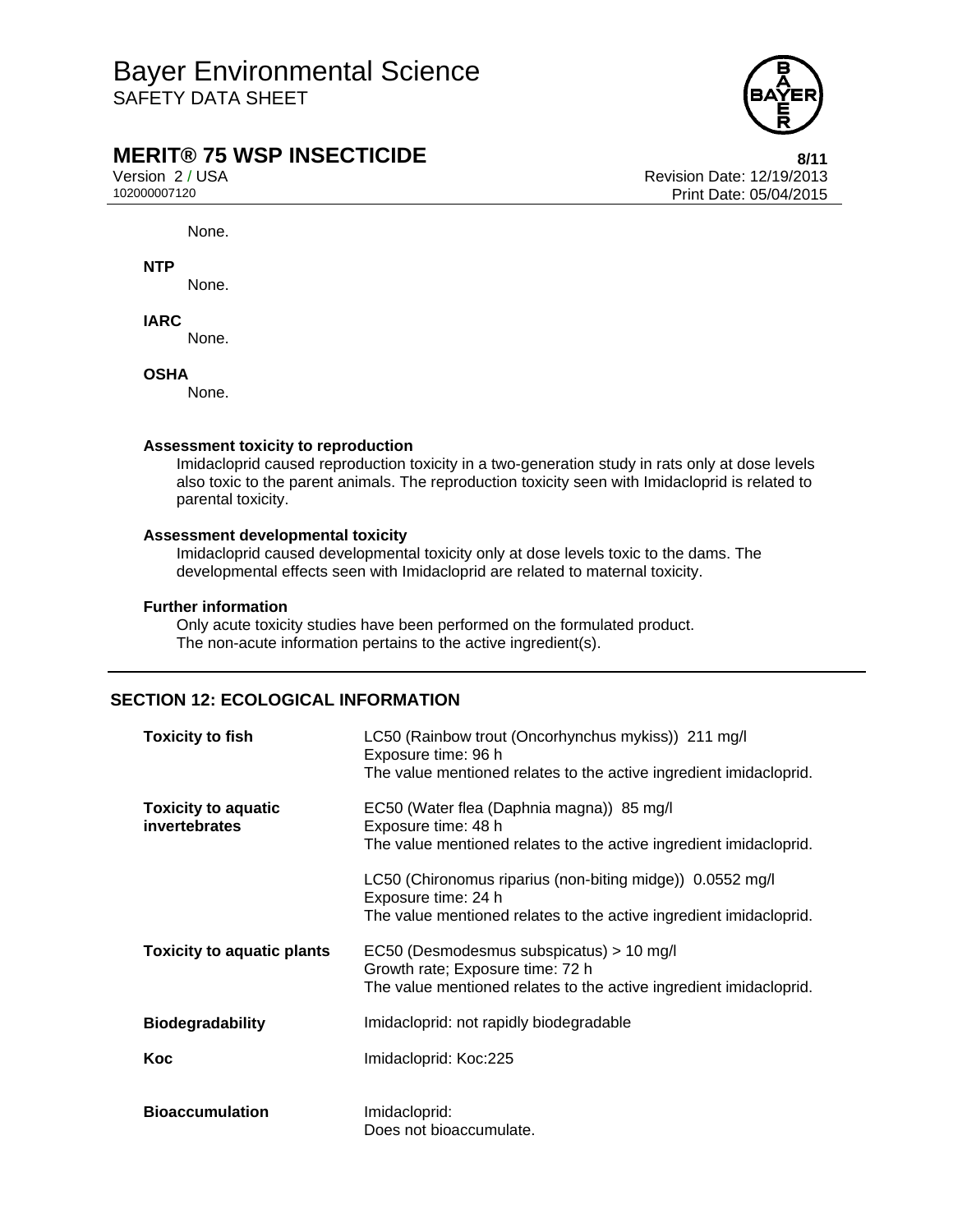

# **MERIT® 75 WSP INSECTICIDE**<br>Version 2/USA Version 2/USA

Version 2 / USA <br>102000007120<br>Print Date: 05/04/2015 Print Date: 05/04/2015

| <b>Mobility in soil</b>          | Imidacloprid: Moderately mobile in soils                                                                                                                                                                                                                                                                                                                                                                                                                     |  |
|----------------------------------|--------------------------------------------------------------------------------------------------------------------------------------------------------------------------------------------------------------------------------------------------------------------------------------------------------------------------------------------------------------------------------------------------------------------------------------------------------------|--|
| <b>Environmental precautions</b> | Do not apply directly to water, to areas where surface water is<br>present or to intertidal areas below the mean high water mark.<br>Do not contaminate surface or ground water by cleaning equipment<br>or disposal of wastes, including equipment wash water.<br>Do not allow to get into surface water, drains and ground water.<br>Do not apply this product or allow it to drift to blooming crops or<br>weeds if bees are visiting the treatment area. |  |

# **SECTION 13: DISPOSAL CONSIDERATIONS**

| Waste treatment methods       |                                                                                                                                                                                                                                                                                                                                                                                                           |  |
|-------------------------------|-----------------------------------------------------------------------------------------------------------------------------------------------------------------------------------------------------------------------------------------------------------------------------------------------------------------------------------------------------------------------------------------------------------|--|
| <b>Product</b>                | Do not contaminate water, food, or feed by disposal.<br>Improper disposal of excess pesticide, spray mixture, or rinsate is a<br>violation of Federal Law.<br>If these wastes cannot be disposed of by use according to label<br>instructions, contact your State Pesticide or Environmental Control<br>Agency, or the Hazardous Waste representative at the nearest EPA<br>Regional Office for guidance. |  |
| <b>Contaminated packaging</b> | Follow advice on product label and/or leaflet.<br>Do not re-use empty containers.                                                                                                                                                                                                                                                                                                                         |  |
| <b>RCRA Information</b>       | Characterization and proper disposal of this material as a special or<br>hazardous waste is dependent upon Federal, State and local laws<br>and are the user's responsibility. RCRA classification may apply.                                                                                                                                                                                             |  |

# **SECTION 14: TRANSPORT INFORMATION**

| 49CFR                                                                                            | Not dangerous goods / not hazardous material                                                                    |  |
|--------------------------------------------------------------------------------------------------|-----------------------------------------------------------------------------------------------------------------|--|
| <b>IMDG</b><br>UN number<br>Class<br>Packaging group<br>Marine pollutant<br>Proper shipping name | 3077<br>9<br>Ш<br><b>YES</b><br>ENVIRONMENTALLY HAZARDOUS SUBSTANCE, SOLID,<br>N.O.S.<br>(IMIDACLOPRID MIXTURE) |  |
| <b>IATA</b><br>UN number<br>Class<br>Packaging group                                             | 3077<br>9<br>Ш                                                                                                  |  |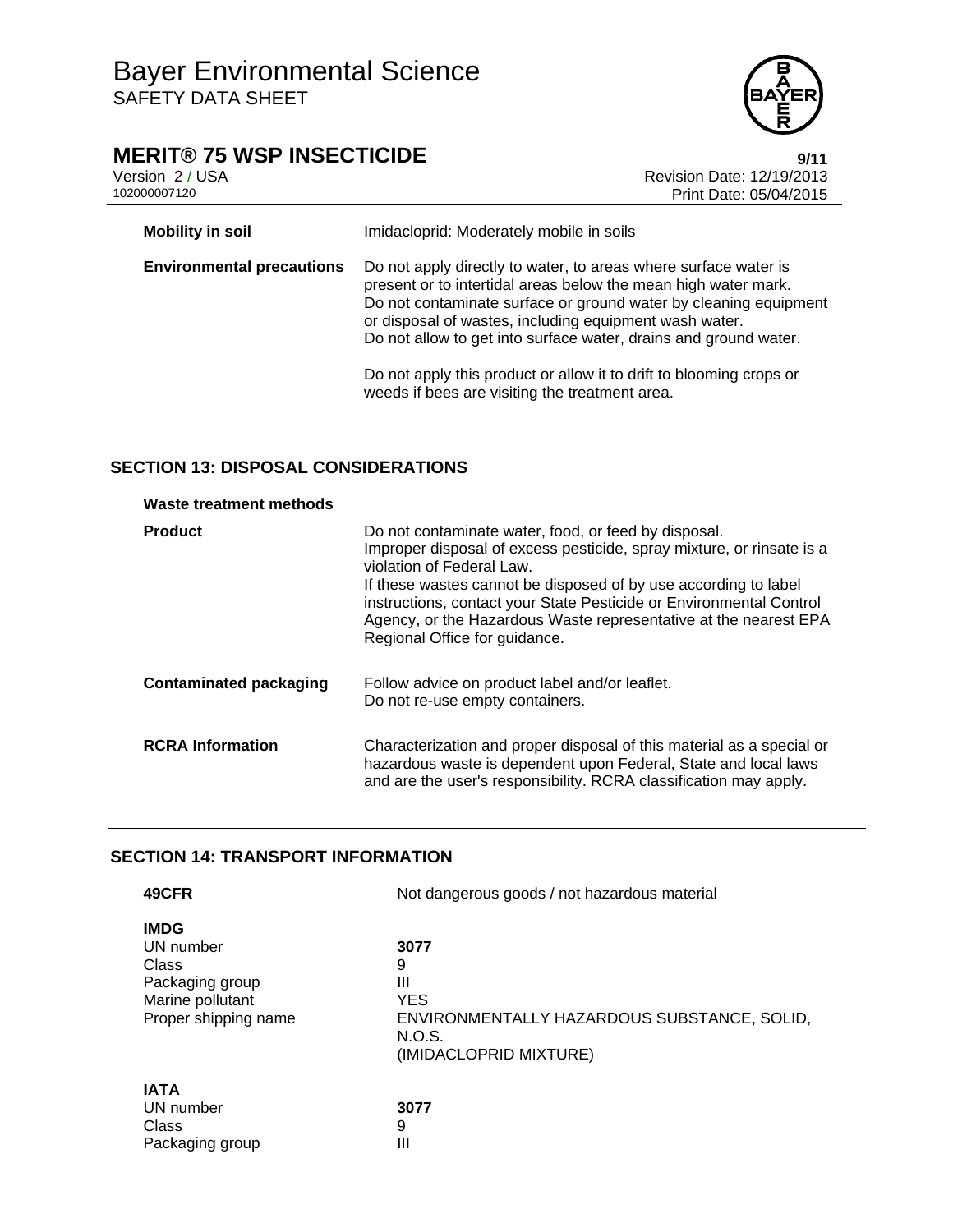

# **MERIT® 75 WSP INSECTICIDE 10/11**

Version 2 / USA Revision Date: 12/19/2013 Print Date: 05/04/2015

Environm. Hazardous Mark YES<br>Proper shipping name TENVI

ENVIRONMENTALLY HAZARDOUS SUBSTANCE, SOLID, N.O.S. (IMIDACLOPRID MIXTURE )

This transportation information is not intended to convey all specific regulatory information relating to this product. It does not address regulatory variations due to package size or special transportation requirements.

Freight Classification: INSECTICIDES OR FUNGICIDES, N.O.I., OTHER THAN POISON

### **SECTION 15: REGULATORY INFORMATION**

| <b>EPA Registration No.</b><br>432-1318<br><b>US Federal Regulations</b><br><b>TSCA list</b><br>None.                                                                 |  |  |  |  |
|-----------------------------------------------------------------------------------------------------------------------------------------------------------------------|--|--|--|--|
| US. Toxic Substances Control Act (TSCA) Section 12(b) Export Notification (40 CFR 707,<br>Subpt D)<br>None.                                                           |  |  |  |  |
| SARA Title III - Section 302 - Notification and Information<br>None.                                                                                                  |  |  |  |  |
| <b>SARA Title III - Section 313 - Toxic Chemical Release Reporting</b><br>None.                                                                                       |  |  |  |  |
| <b>US States Regulatory Reporting</b><br><b>CA Prop65</b>                                                                                                             |  |  |  |  |
| This product does not contain any substances known to the State of California to cause cancer.                                                                        |  |  |  |  |
| This product does not contain any substances known to the State of California to cause<br>reproductive harm.<br><b>US State Right-To-Know Ingredients</b><br>None.    |  |  |  |  |
| <b>Canadian Regulations</b><br><b>Canadian Domestic Substance List</b><br>None.                                                                                       |  |  |  |  |
| Environmental<br><b>CERCLA</b><br>None.<br><b>Clean Water Section 307 Priority Pollutants</b><br>None.<br>Safe Drinking Water Act Maximum Contaminant Levels<br>None. |  |  |  |  |

### **EPA/FIFRA Information:**

This chemical is a pesticide product registered by the Environmental Protection Agency and is subject to certain labeling requirements under federal pesticide law. These requirements differ from the classification